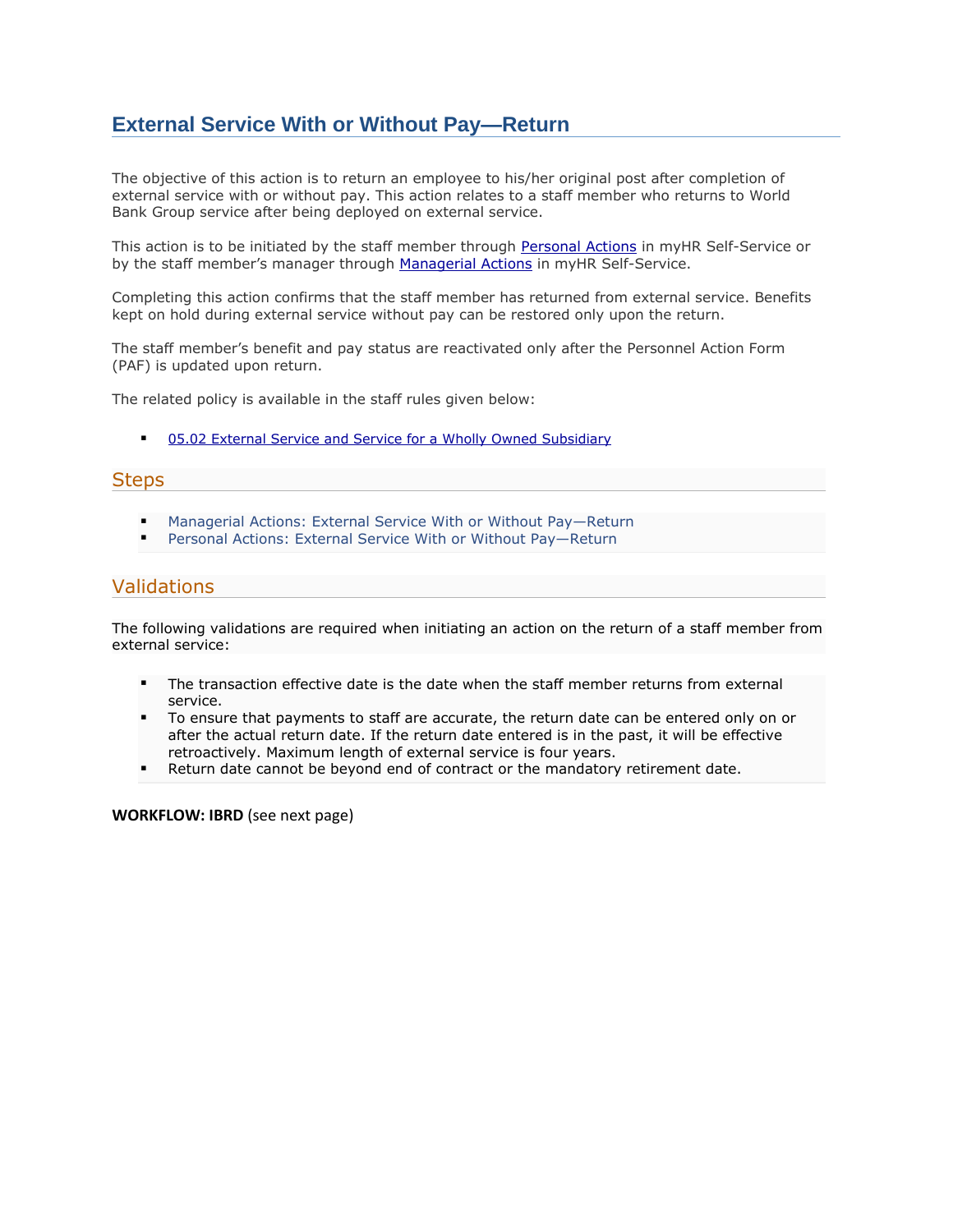

**WORKFLOW: IFC (see next page)**